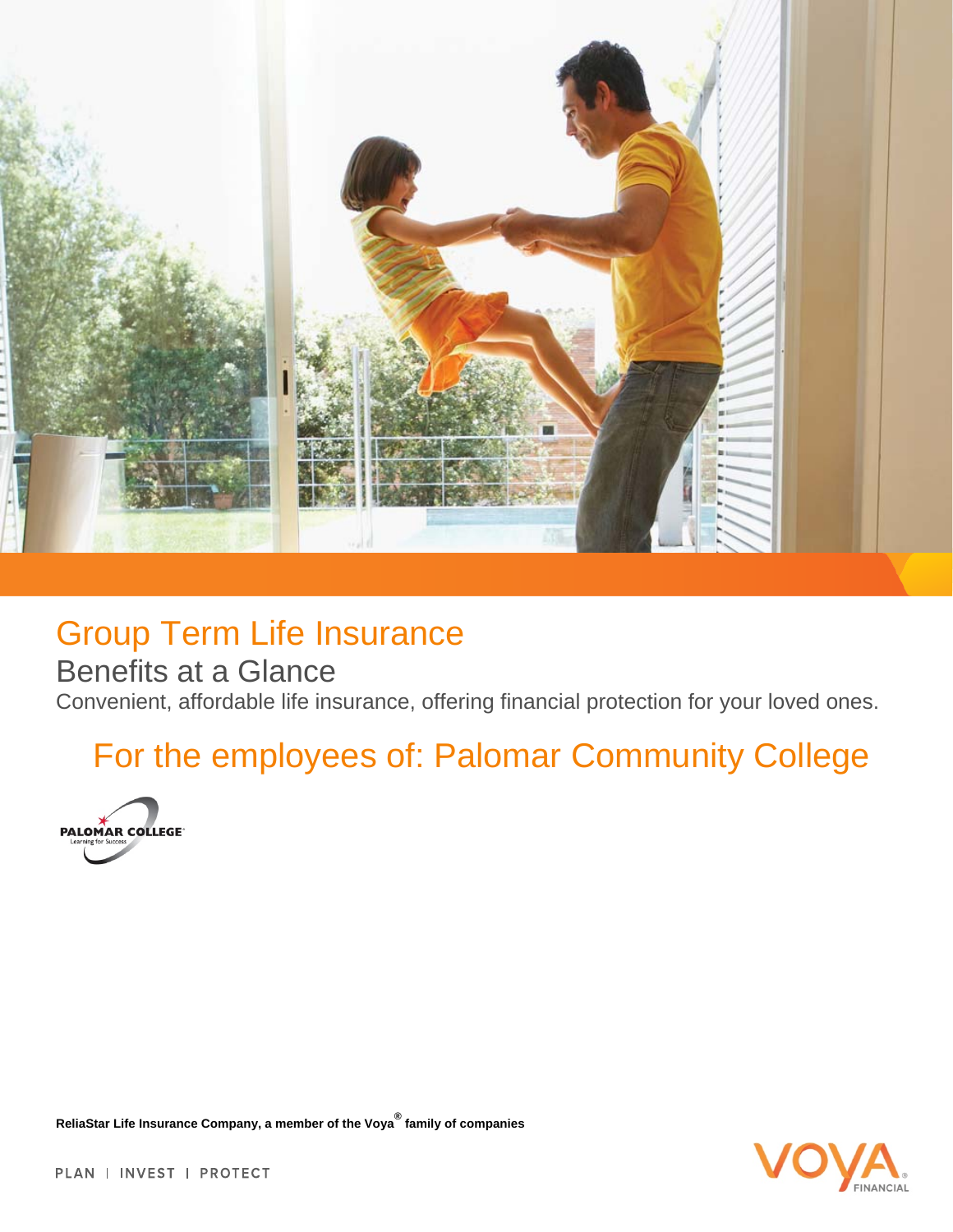#### What is Group Term Life Insurance?

Group Term Life Insurance is offered through your employer and pays a benefit to your beneficiary if you pass away during a specific period of time (known as a "term"). The term of this coverage is generally one year, renewing on an annual basis with your other employer-offered benefits. Your employer offers Basic Life Insurance and Accidental Death and Dismemberment Insurance, which is the amount they provide at no cost to you. You also have the option to elect additional coverage called Supplemental Life Insurance.

#### What is Accidental Death and Dismemberment (AD&D) Insurance?

AD&D Insurance pays a benefit to you or your beneficiary, separate from the life insurance benefit, if you are severely injured or die as the result of a covered accident. This coverage is part of the Group Term Life Insurance offered through your employer.

#### How can life insurance help?

Below are a few examples of how your life insurance benefit could be used (coverage amounts may vary):

- Pay off any remaining medical bills, funeral costs and debts
- Provide ongoing financial support to your family
- Keep your family in your home by paying off the mortgage
- Fund your children's education

#### Who is eligible for life insurance?

- You—all active employees working 20+ hours per week.
- Your spouse\*—under age 70. If your spouse is covered under the policy as an employee, then your spouse is not eligible for coverage under the spouse rider/benefit. Coverage is available only if Employee Supplemental Life Insurance is elected.
- Your children—to age 26. Coverage is available only if Employee Supplemental Life Insurance is elected.

*\*The use of "spouse" in this document means a person insured as a spouse as described in the certificate of insurance or rider. This may include domestic partners or civil union partners as defined by the group policy. Please contact your employer for more information.*

#### What amount of coverage am I eligible for?

- For you
	- o Your employer provides you with Basic Life Insurance and Basic AD&D Insurance of \$80,000. There is no cost to you for this insurance.
	- o Eligible employees may elect Supplemental Life and AD&D Insurance of \$10,000 to \$300,000 in \$10,000 increments not to exceed 5 times your annual salary.
- For your spouse\*
	- o Eligible employees may elect Spouse Supplemental Life Insurance of \$5,000 to \$100,000 in \$5,000 increments, not to exceed 50% of your approved employee Supplemental Life Insurance amount.
- For your children
	- o Eligible employees may elect Children Supplemental Life Insurance of \$10,000
- For your family Eligible employees may elect Supplemental AD&D Insurance for their spouse\* and/or children.
	- $\circ$  If you only elect spouse coverage, your spouse coverage will be 60% of your employee Supplemental coverage amount.
	- o If you only elect children coverage, your children coverage will be 20% of your employee Supplemental coverage amount.
	- o If you elect both spouse and children coverage:
		- Spouse coverage will be 50% of your employee Supplemental coverage amount.
		- Children coverage will be 10% of your employee coverage amount.

*\*The use of "spouse" in this document means a person insured as a spouse as described in the certificate of insurance or rider. This may include domestic partners or civil union partners as defined by the group policy. Please contact your employer for more information.*

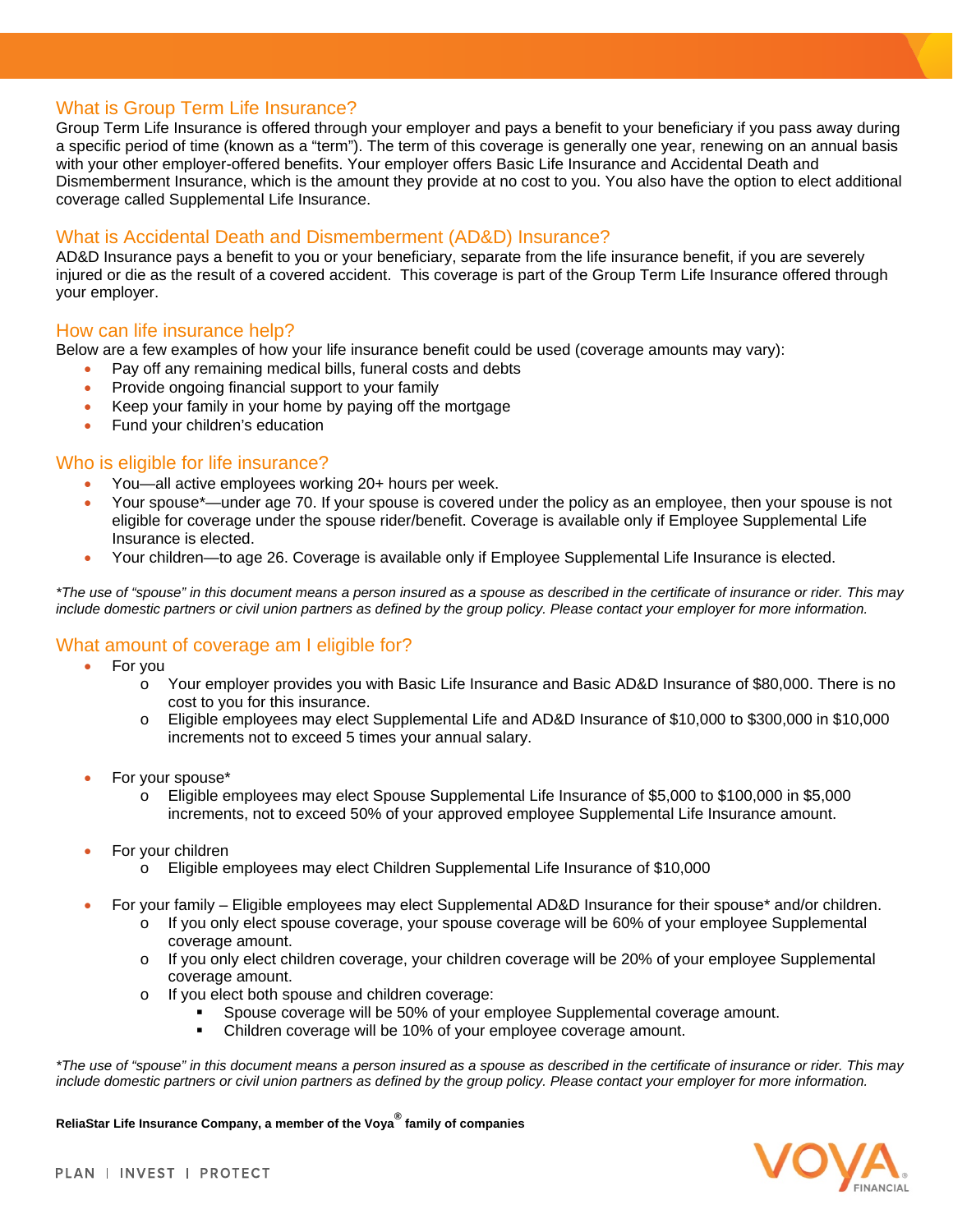#### Meet the Wilsons

Mark and Jodi Wilson had a busy life filled with work, sports and their three children. Mark was the breadwinner of the family and worked as a construction manager. Jodi had quit her job to stay home with the children when their second child was born. Mark had been suffering from recurring headaches and, after seeing many doctors, was diagnosed with an inoperable brain tumor. Fortunately for the Wilson family, Mark had elected Group Term Life Insurance coverage through his employer. When Mark passed away, Jodi was able to use the life insurance proceeds to pay off the remaining home mortgage and cover Mark's funeral. There was even enough money to support the family while she transitioned from being a stay-at-home mother to a working single parent.

#### Expenses covered by Mark's Life Insurance Proceeds:

- **\$180,000 Total Life Insurance Proceeds**
- -\$8,000 Funeral Costs
- -\$75,000 Remaining Mortgage
- \$97,000 Everyday Expenses (utilities, car, groceries, etc.)

*The amounts shown are an example only. Actual costs/results may vary.* 

#### What does my life insurance include?

The benefits listed below are included with your life insurance coverage.

- **Accelerated Death Benefit:** If you are diagnosed with a terminal illness with a limited life expectancy, you may receive a portion of your death benefit while still living.
- **Accidental Death and Dismemberment (AD&D) Insurance**: Pays a benefit to you or your beneficiary, separate from the life insurance benefit, if you are severely injured or die as the result of a covered accident. The proceeds can be used however you or your beneficiary would like. Coverage on your spouse and children is available if they are enrolled for life insurance.
- **Continuation**: If on an approved absence from work, you may continue your life insurance coverage under the employer's group policy for a set amount of time. Premiums must be paid during this time.
- **Conversion**: You, your spouse and/or your children may convert life insurance coverage to an individual whole life insurance policy when you leave your employer or due to loss of eligibility under the employer's group policy.
- **Portability:** You may apply to continue your Basic and Supplemental coverage when you leave your current employer, and pay premiums to the insurance company directly.
- **Waiver of Premium**: If you become unable to work due to total disability, your Basic and Supplemental Life Insurance can be continued without premium payment.
- **Convenient Payroll Deductions**: Premium deductions for Supplemental coverages are taken directly from your paycheck, so you never have to worry about late payments or lapse notices.

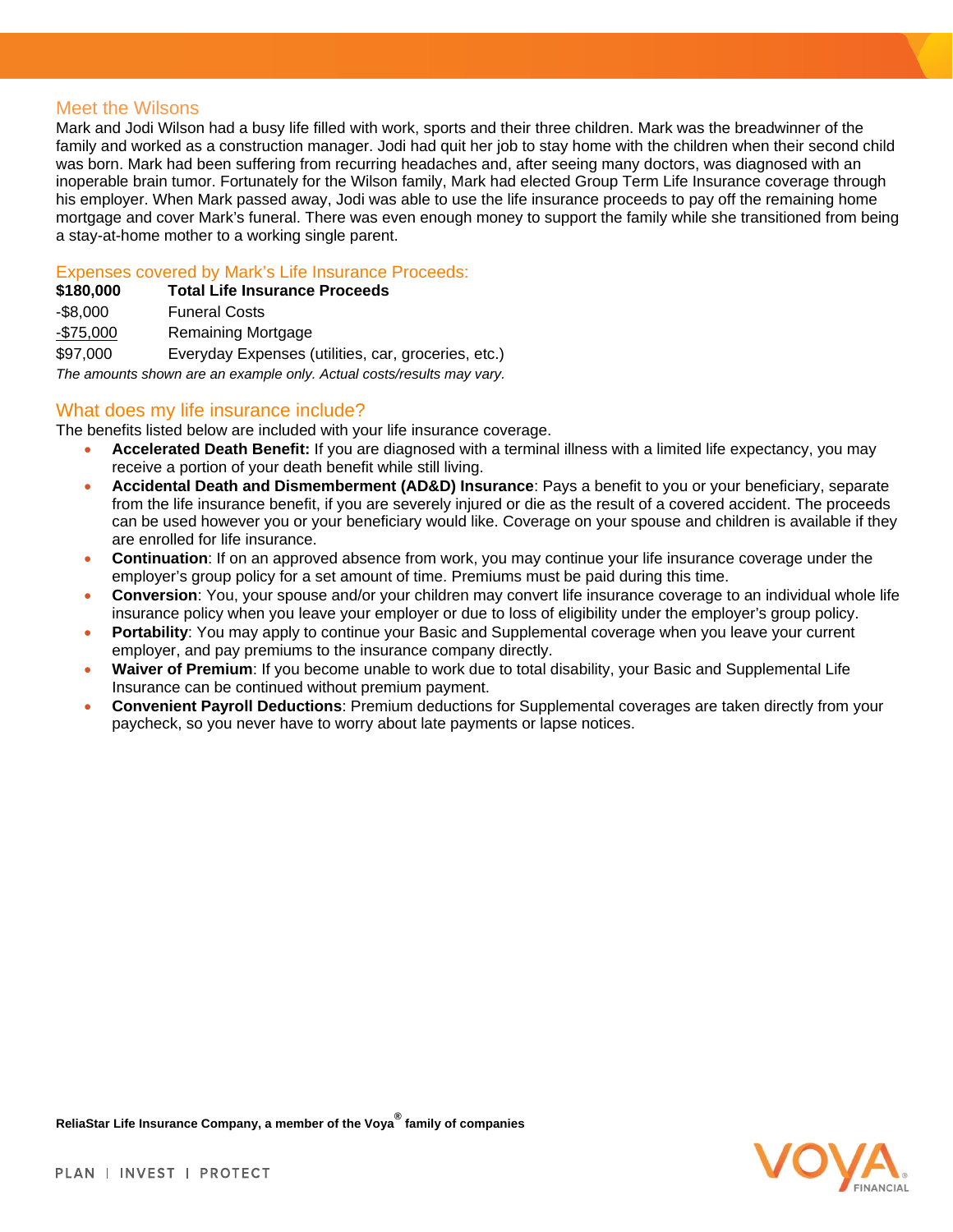#### How much does my life insurance cost?

Basic Life Insurance and Basic AD&D Insurance are provided by your employer at no cost to you. The cost for Supplemental Life is calculated based on the age of the employee at the start of the plan's current policy year.

Rates shown are guaranteed until October 1, 2021.

| <b>Employee and Spouse Supplemental Life</b><br><b>Insurance Rates</b> |                                                |  |
|------------------------------------------------------------------------|------------------------------------------------|--|
| <b>Employee</b><br>Age                                                 | Tenthly Rate per \$1,000 of<br><b>Coverage</b> |  |
| Under 25                                                               | \$0.060                                        |  |
| $25 - 29$                                                              | \$0.060                                        |  |
| 30-34                                                                  | \$0.084                                        |  |
| 35-39                                                                  | \$0.108                                        |  |
| 40-44                                                                  | \$0.132                                        |  |
| 45-49                                                                  | \$0.240                                        |  |
| 50-54                                                                  | \$0.420                                        |  |
| 55-59                                                                  | \$0.708                                        |  |
| 60-64                                                                  | \$1.140                                        |  |
| 65-69                                                                  | \$1.608                                        |  |
| $70+$                                                                  | \$2.376                                        |  |

#### **Supplemental Accidental Death and Dismemberment (AD&D) Insurance Rates**

| <b>Coverage Type</b>                 | <b>Tenthly Rate per</b><br>\$1,000 of Coverage |
|--------------------------------------|------------------------------------------------|
| <b>Employee Supplemental</b><br>AD&D | \$0.048                                        |
| <b>Family Supplemental</b><br>AD&D   | \$0.076                                        |
|                                      |                                                |
|                                      |                                                |

**Tenthly Rate per \$1,000 of Coverage**  \$0.090

**Children Life Insurance Rates** 

Monthly cost for all eligible children.

The rates are per individual.

Use the steps below to calculate your premium for you and your spouse based on the amount of insurance you elected:

- Step 1: Enter the rate per \$1,000 based on age:
- Step 2: Take the amount of insurance and divide it by 1,000: (Example: For \$150,000 of coverage, enter "150")
- Step 3: Multiply lines 1 and 2 (this is your monthly cost):

Monthly cost for your children: (covers all eligible children)

Enter the monthly cost for the amount of coverage from the table above:

#### Do I need to provide evidence of insurability (answer health questions) to be covered? New Hires

- For you—You may elect up to \$200,000 or 5 times your annual salary, whichever is less, of Supplemental Life Insurance without providing evidence of insurability.
- For your spouse\*—You may elect up to \$50,000 of Supplemental Life Insurance on your spouse without providing evidence of insurability.
- For your children—You may elect \$10,000 of Supplemental Life Insurance on your children without providing evidence of insurability.
- If you elect higher amount(s), you will need to submit evidence of insurability to the insurance company for approval before coverage becomes effective.

*\*The use of "spouse" in this document means a person insured as a spouse as described in the certificate of insurance or rider. This may include domestic partners or civil union partners as defined by the group policy. Please contact your employer for more information.*

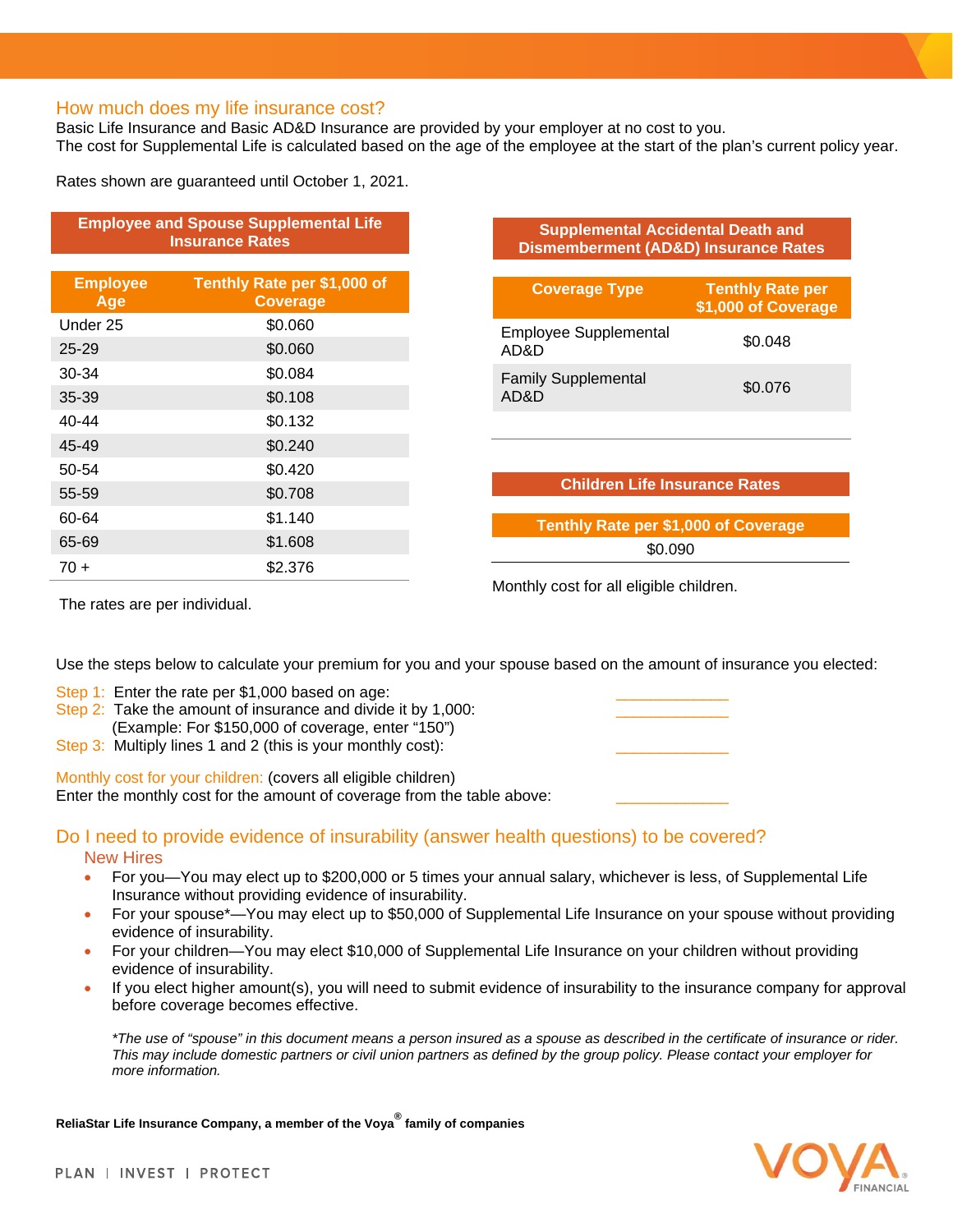#### 2018 Open Enrollment

- For you
	- If you are not currently enrolled for Supplemental Life Insurance and are now eligible for the first time, you may elect up to \$200,000, not to exceed 5 times your annual salary, during the current enrollment period without providing evidence of insurability.
	- $\circ$  If you are not currently enrolled for Supplemental Life Insurance, you may elect up to \$200,000, not to exceed 5 times your annual salary, during the current enrollment period without providing evidence of insurability.
	- If you currently have Supplemental Life Insurance, you may elect to increase your coverage amount up to a total of \$200,000, not to exceed 5 times your annual salary, during the current enrollment period without providing evidence of insurability.
- For your spouse\*
	- o If you are not currently enrolled for Spouse Supplemental Life Insurance and are now eligible for the first time, you may elect up to \$50,000 during the current enrollment period without providing evidence of insurability on your spouse.
	- o If you are not currently enrolled for Spouse Supplemental Life Insurance, you may elect up to \$50,000 during the current enrollment period without providing evidence of insurability on your spouse.
	- If you currently have Spouse Supplemental Life Insurance, you may elect to increase your coverage amount up to a total of \$50,000 during the current enrollment period without providing evidence of insurability on your spouse.
- For your children
	- $\circ$  If you are not currently enrolled for Children Supplemental Life Insurance and are now eligible for the first time, you may elect \$10,000 during the current enrollment period without providing evidence of insurability on your children.
	- o If you are not currently enrolled for Children Supplemental Life Insurance, you may elect \$10,000 during the current enrollment period without providing evidence of insurability on your children.
	- o If you currently have Children Supplemental Life Insurance, you may elect to increase your coverage amount to \$10,000 during the current enrollment period without providing evidence of insurability on your children.
- When evidence of insurability is required, the insurance company will need to approve it before coverage becomes effective.

*\*The use of "spouse" in this document means a person insured as a spouse as described in the certificate of insurance or rider. This may include domestic partners or civil union partners as defined by the group policy. Please contact your employer for more information.*

#### Will my benefits decrease as I get older?

- For you Benefit amount(s) reduce to 50% of original coverage at age 70.
- For your spouse**\*** Benefit amount(s) reduce to 50% of original coverage at employee age 70.
- Your payroll deductions will be adjusted to pay premium based on the new benefit amount(s).

*\*The use of "spouse" in this document means a person insured as a spouse as described in the certificate of insurance or rider. This may include domestic partners or civil union partners as defined by the group policy. Please contact your employer for more information.*

#### Exclusions and Limitations

Supplemental Life Insurance coverages have a two year suicide exclusion from the effective date of coverage or an increase in coverage.

There are no exclusions for Basic Life Insurance.

AD&D Insurance has exclusions that are described in the certificate of insurance or rider.

#### Are there additional non-insurance services available?

 Funeral Planning and Concierge Services: You have the support of a team of independent professionals ready to assist with funeral planning for you and eligible family members.

*Funeral Planning and Concierge Services are provided by Everest Funeral Package, LLC, Houston, TX.*